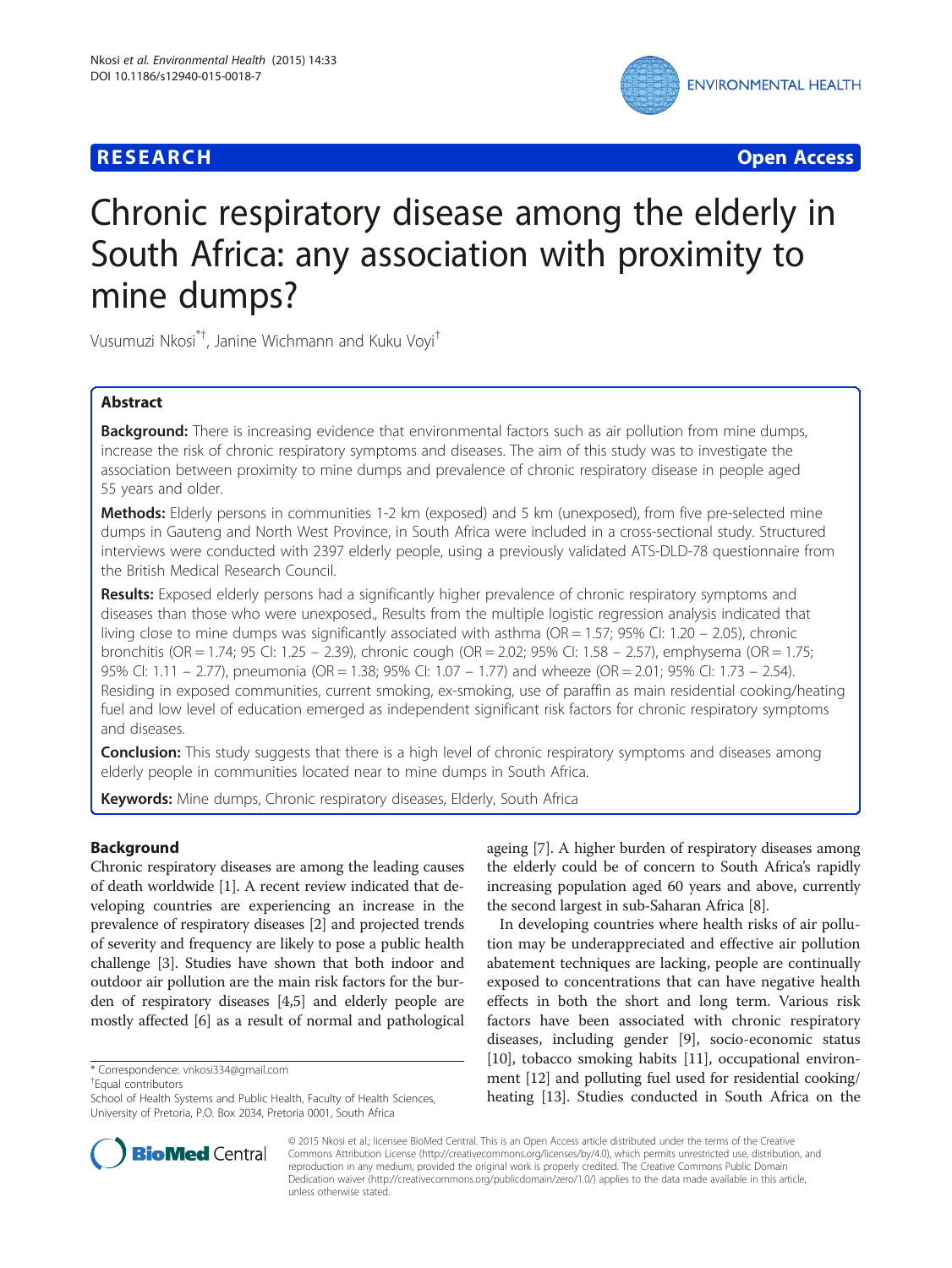<span id="page-1-0"></span>prevalence of respiratory diseases have been in industrialized urban areas [[14,15\]](#page-6-0).

Mine dump facilities are the main source of airborne particulate matter pollution, the dust is blown into the surrounding communities and can potentially have adverse health effects on human health and ecology [[16,17\]](#page-6-0). Communities located close to mine dumps are of lower socio-economic status, often children and the elderly. These communities consist of historically disenfranchised ethnic groups living in government-funded houses, informal settlements and retired homes [\[18](#page-6-0)]. Epidemiological studies have shown that residing near mines is a major risk for exposure to particulate matter and metals such as cadmium, lead, silica, manganese, lead and arsenic [[19](#page-6-0)-[21](#page-6-0)]. Exposure to mine dump dust that is that is rich in silica has been linked to the development of chronic bronchitis, emphysema and airflow obstruction [[22](#page-6-0)]. Settle-able dust has a negative effect on visibility, when it forms dust plumes while its deposition on fabrics, buildings, vehicles and water tanks constitutes a nuisance [[23](#page-6-0)]. The ongoing reclamation of mine dumps for gold recovery observed during the survey, is worsening dust pollution with further deterioration of ambient air quality in the study populations. Many epidemiological studies have linked the effects of ambient air pollution with respiratory diseases [\[24,25](#page-6-0)]. Elderly people are potentially highly vulnerable to the effect of ambient air pollution, due to normal and pathological aging [[26](#page-7-0)].

No studies have investigated whether exposure to mine dust or living in close proximity to mine dumps poses an increased risk for respiratory diseases among elderly people or possible effect modifications between various air pollution sources, including mine dust.

This study is part of the bigger project initiated by Mine Health Safety Council of South Africa (MHSC) around communities located near mine dumps in Gauteng and North West provinces. It is, to the best of our knowledge, the first study that has investigated the association between potential risk factors and chronic respiratory diseases among elderly people staying in communities situated near mine dumps in South Africa. The aim of the study was to investigate whether the prevalence of chronic

respiratory symptoms and diseases among the elderly community were associated with proximity to mine dumps. Effect modification between proximity to mine dumps and other air pollution sources was also investigated, for instance the type of fuel use for residential cooking/heating, tobacco smoking and history of occupational exposure to dust or chemical fumes.

#### **Methods**

#### Study area and demographics

Communities living 1-2 km (exposed) and 5 km (unexposed) from five pre-selected mine dumps in Gauteng and North West Provinces of South Africa were studied during November and December in 2012. Table 1 lists the selected communities and Figure [1](#page-2-0) shows a map of the study area. The socio-economic and demographic profile of exposed and unexposed communities was similar.

#### Study design and sample selection

A cross-sectional epidemiological study design was applied. Face-to-face interviews were conducted using a previously validated ATS-DLD-78 questionnaire from the British Medical Research Council (BMRC) [[27\]](#page-7-0). The study focused on elderly people (55 years old and above) who had been residing for a period of five years or more, in the study communities. A knock on the door approach was used to recruit study participants. The interviews were mainly in English and were translated into the local language if the respondent did not understand the questions.

Streets were randomly selected in each community. Four to five houses were then randomly selected in each street in a radial fashion. The sample size of each community was calculated using Epi Info version 7, with a total sample size of 3069. The population sizes were based on the 2001 census from Statistics South Africa because the results for census 2011 were not released when the study commenced. Twenty-two locally trained fieldworkers were employed, two per community listed in Table 1. Each fieldworker received thorough training

Table 1 Eleven communities selected in the study located in Gauteng and North West provinces, South Africa during November-December 2012

| Mine dump facility                 | Province   | Exposed communities <sup>a</sup>    | Unexposed communities <sup>b</sup><br>Dobsonville |  |
|------------------------------------|------------|-------------------------------------|---------------------------------------------------|--|
| Durban Roodepoort Deep (DRD)       | Gauteng    | Braamfischerville                   |                                                   |  |
| Crown Gold Recoveries (CGR)        | Gauteng    | Diepkloof, Riverlea, and Noordgesig | Orlando Fast                                      |  |
| East Rand Proprietary Mines (ERPM) | Gauteng    | Reiger Park                         | Windmill Park                                     |  |
| Ergo                               | Gauteng    | Geluksdal                           | Windmill Park                                     |  |
| Anglo Gold Ashanti (AGA)           | North West | Stilfontein                         | Jouberton                                         |  |

<sup>a</sup>1-2 km from mine dumps.

<sup>b</sup>5 km or more from mine dumps.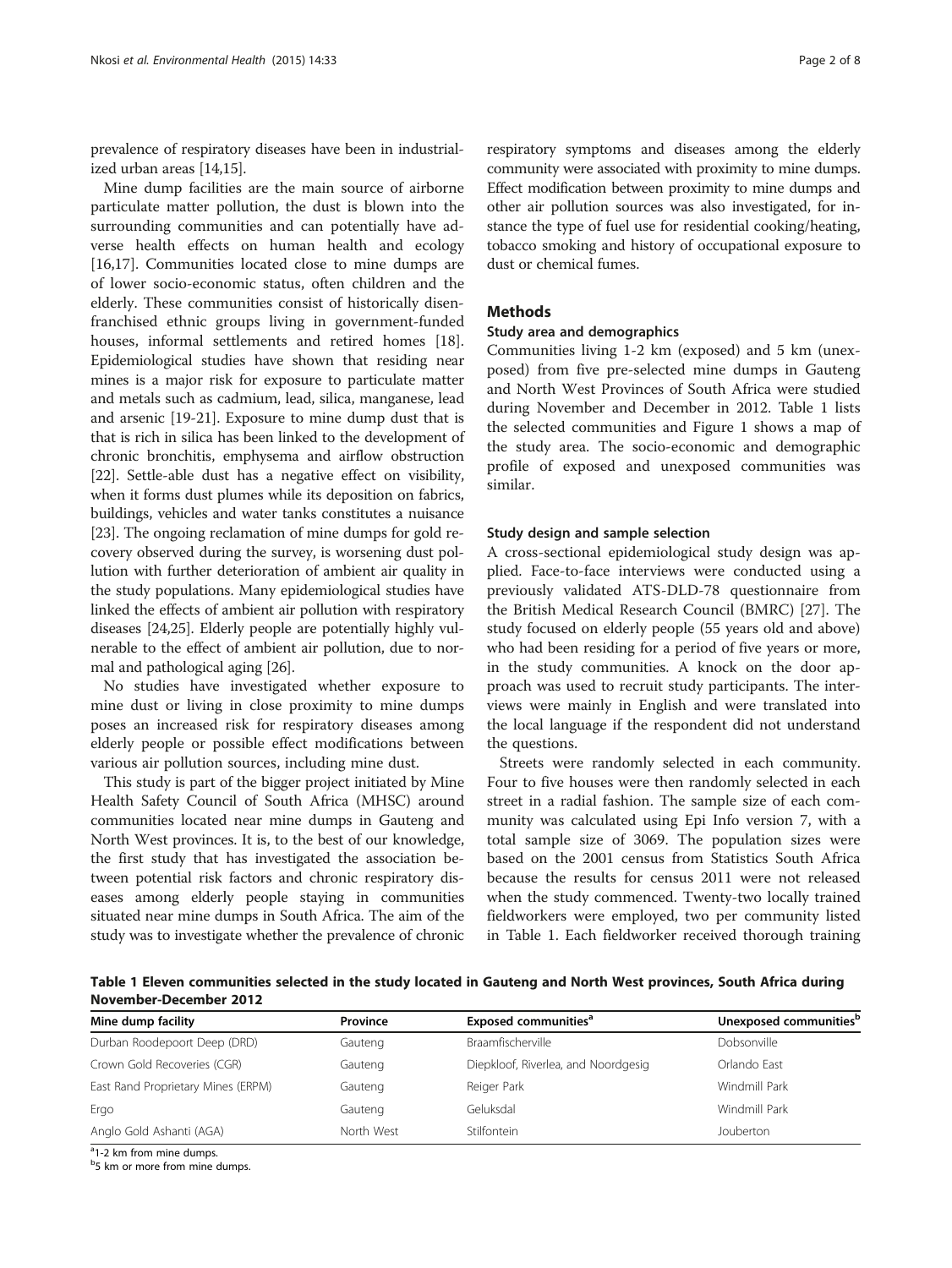<span id="page-2-0"></span>

in conducting the interviews using the respiratory-health questionnaire, before the start of the survey.

#### Exclusion criteria

If a selected household had no elderly people or no one at home during the visit, or were unwilling to participate, the fieldworker proceeded to the next household.

#### Quality control

To maintain the quality of the interviews, fieldworkers randomly selected 10% of homes and re-administered the same questionnaire to the same previously interviewed participants to verify their responses. This was performed 15 to 20 days after the first interview. Ten percent deviations within the interviews were deemed unacceptable.

#### Health outcomes

Having asthma, chronic bronchitis, chronic cough, emphysema, pneumonia and wheeze were classified on the basis of positive answers to the following questions:

Asthma: "Was the asthma confirmed by the doctor?"

Chronic bronchitis: "Was the chronic bronchitis confirmed by the doctor?"

Chronic cough: "Do you cough most days for 3 consecutive months or more during the year?"

Emphysema: "Was the emphysema confirmed by the doctor?"

Pneumonia: "Was the pneumonia confirmed by the doctor?"

Wheeze: "Does your chest ever sound whistling most days or nights?"

# Main exposure factor

The main exposure factor of interest in this study was based on the distance between the study population and a mine dump (Table [1\)](#page-1-0).

#### **Confounders**

Potential confounding variables included other air pollution sources: active smoking by participants (yes/no), main type of residential cooking/heating fuel (electricity, gas, paraffin, wood/coal). Additional confounders considered were: age (years), level of education (no schooling, primary, secondary, tertiary), sex (female/male), occupational exposure history to dust/chemical fumes (yes/no).

#### Statistical analyses

Two technicians entered the collected questionnaire data into a database set up in Epi Info version 3.5.3. Data were analyzed using Stata version 12. Prevalence of the health outcome; the proportion of air pollution sources under investigation; and confounding variables, were calculated by dividing the number of participants who responded affirmatively by the number of questionnaires completed. Therefore each question had a different sample size.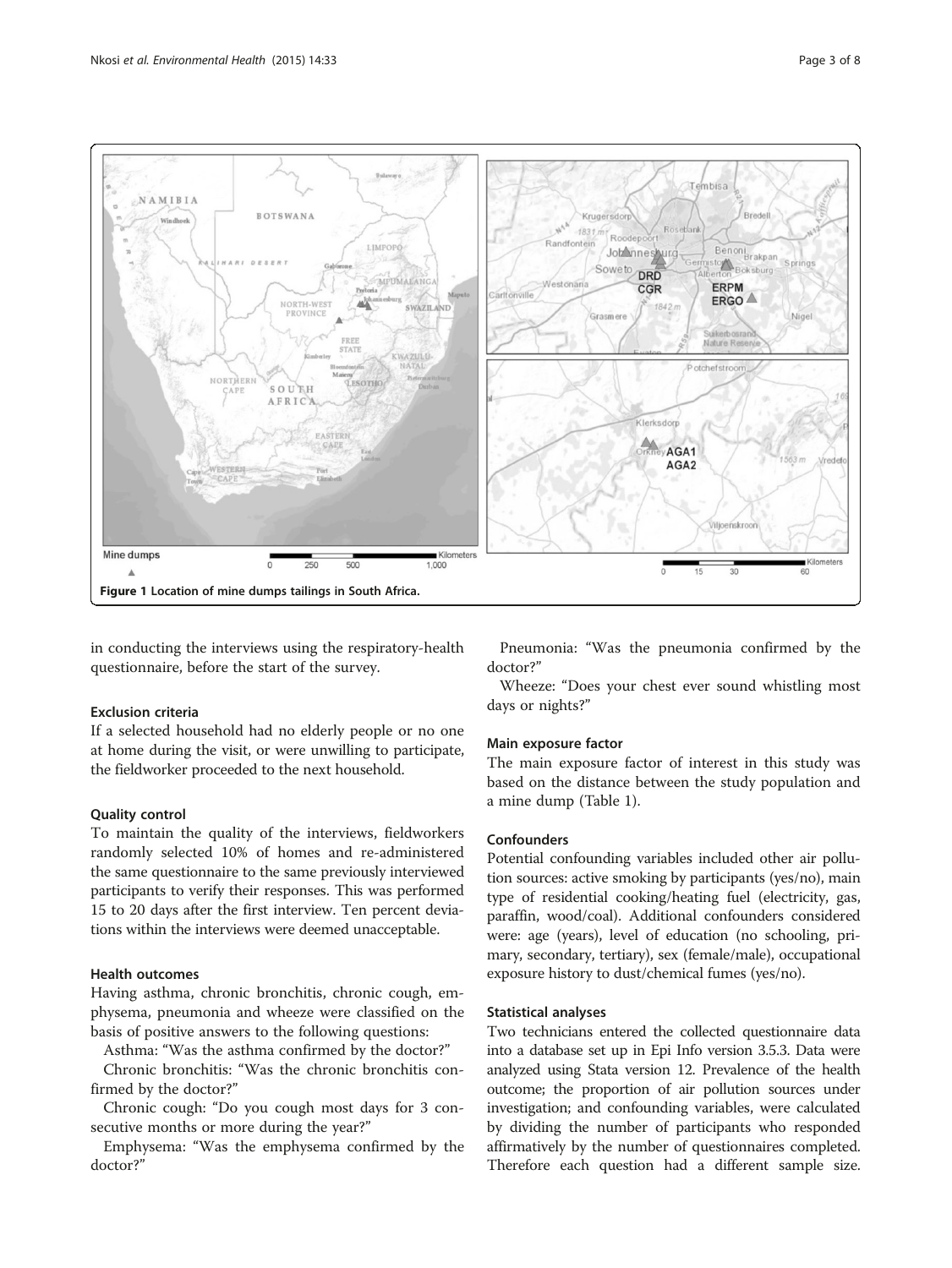Observations marked as "do not know", "not stated", or "other responses" were set as missing, but were included in the descriptive analyses. Only two explanatory variables such as age and main residential heating and cooking fuel type had missing observations. Responses to the number cigarettes smoked per day were very low and not included in the analysis. A chi square test was applied, to determine the relationship between community (exposed/unexposed) and confounding variables. Crude and adjusted odds ratios (ORs) and 95% confidence intervals (CI) were calculated using univariate and multiple logistic regression analysis (LRA) to estimate the likelihood of having asthma, chronic bronchitis, chronic cough, emphysema, pneumonia and wheeze. Missing values were automatically excluded in each LRA model; therefore each multiple LRA model had a different sample size. To obtain adjusted ORs for the effect of "community (exposed/unexposed)" on the outcomes were placed in an initial LRA model. This was followed by the addition of a potential confounder in a stepwise manner starting with the most statistical significant from the univariate analysis. Each time a new potential confounder was added to the model if the effect estimate between the exposure of interest and respiratory outcome already in the models changed by more than 5%, the additional variable was retained in the final multiple LRA otherwise the variable was removed and a different one was added [\[28\]](#page-7-0). The most parsimonious multiple LRA models were reported, i.e. those with variables having a p-value < 0.05 [[29](#page-7-0)]. Community (exposed/unexposed) was considered as the main exposure factor and therefore was included in all models for each outcome of interest regardless of whether it was statistically significant in the univariate analyses.

Effect modification between community (exposed/unexposed) and other air pollution source variables, such as smoking habits, occupational exposure history to dust/ chemical fumes, and residential cooking/heating fuel type, was investigated by including a multiplicative term in the model.

#### Ethics approval

Ethical approval (number: 235/2011) was obtained from the Research Ethics Committee, Faculty of Health Sciences, University of Pretoria. A verbal and written consent was obtained before commencement of the interviews.

#### Results

Only completed questionnaires (2397) were used for data analysis. This included 1499 (63%) study participants from exposed and 898 (37%) from unexposed communities (Table 2). The number of females in the study was slightly higher than males. Most of the study participants were in the age group 55 to 59 years. Overall, the majority of participants from both study communities had obtained Table 2 Demographic characteristics and air pollution variables by type of community in Gauteng and North West provinces, South Africa during November-December 2012

|                                                         | Community                          | p-value <sup>c</sup>                  |         |  |
|---------------------------------------------------------|------------------------------------|---------------------------------------|---------|--|
|                                                         | Exposed <sup>a</sup><br>(n = 1499) | Unexposed <sup>b</sup><br>$(n = 898)$ |         |  |
| Sex                                                     |                                    |                                       |         |  |
| Female                                                  | 774 (51.6)                         | 472 (52.3)                            | 0.66    |  |
| Male                                                    | 725 (48.4)                         | 426 (47.4)                            |         |  |
| Age (in years)                                          |                                    |                                       |         |  |
| 55-59                                                   | 500 (33.4)                         | 225 (25.1)                            | < 0.001 |  |
| 60-64                                                   | 405 (27.0)                         | 221 (24.6)                            |         |  |
| 65-69                                                   | 228 (15.2)                         | 125 (13.9)                            |         |  |
| 70-84                                                   | 309 (20.6)                         | 278 (31.0)                            |         |  |
| $\geq 85$                                               | 48 (3.2)                           | 29 (3.2)                              |         |  |
| Missing                                                 | 9(0.6)                             | 20(2.2)                               |         |  |
| <b>Population group</b>                                 |                                    |                                       | < 0.001 |  |
| Black                                                   | 1006 (41.9)                        | 695 (29.0)                            |         |  |
| Coloured                                                | 493 (20.6)                         | 203 (8.5)                             |         |  |
| <b>Level of education</b>                               |                                    |                                       |         |  |
| No schooling                                            | 262 (17.5)                         | 271 (30.2)                            | < 0.001 |  |
| Primary                                                 | 479 (32.0)                         | 287 (32.0)                            |         |  |
| Secondary                                               | 691 (46.1)                         | 332 (37.0)                            |         |  |
| Tertiary                                                | 67 (4.5)                           | 8(0.8)                                |         |  |
| <b>Smoking habits</b>                                   |                                    |                                       |         |  |
| Non-smoker                                              | 888 (59.2)                         | 598 (66.6)                            | < 0.001 |  |
| Ex-smoker                                               | 234 (15.6)                         | 187 (20.8)                            |         |  |
| Current smoker                                          | 377 (25.2)                         | 113 (12.6)                            |         |  |
| Occupational exposure<br>history to dust/chemical fumes |                                    |                                       |         |  |
| Yes                                                     | 637 (42.5)                         | 149 (16.6)                            | < 0.001 |  |
| Νo                                                      | 862 (57.5)                         | 749 (83.4)                            |         |  |
| Main residential heating/<br>cooking fuel type          |                                    |                                       |         |  |
| Electricity                                             | 1422 (94.9)                        | 783 (87.2)                            | < 0.001 |  |
| Gas                                                     | 31(2.1)                            | 67(7.5)                               |         |  |
| Paraffin                                                | 25 (1.7)                           | 6(0.7)                                |         |  |
| Open fires                                              | 1(0.07)                            | 13 (1.5)                              |         |  |
| Missing                                                 | 20 (1.3)                           | 29 (3.2)                              |         |  |

Figures in parentheses are percentages.

<sup>a</sup> Exposed: communities located  $1-2$  km from mine dumps.<br><sup>b</sup> Unexposed: communities located 5 km or more from mine

<sup>b</sup>Unexposed: communities located 5 km or more from mine dumps. <sup>c</sup>p-values of the Chi-square test.

secondary level education. The proportion of current smokers and those with a history of occupational exposure history to dust/chemical fumes, in exposed communities, was double that of the unexposed. A majority of participants from both exposed and unexposed communities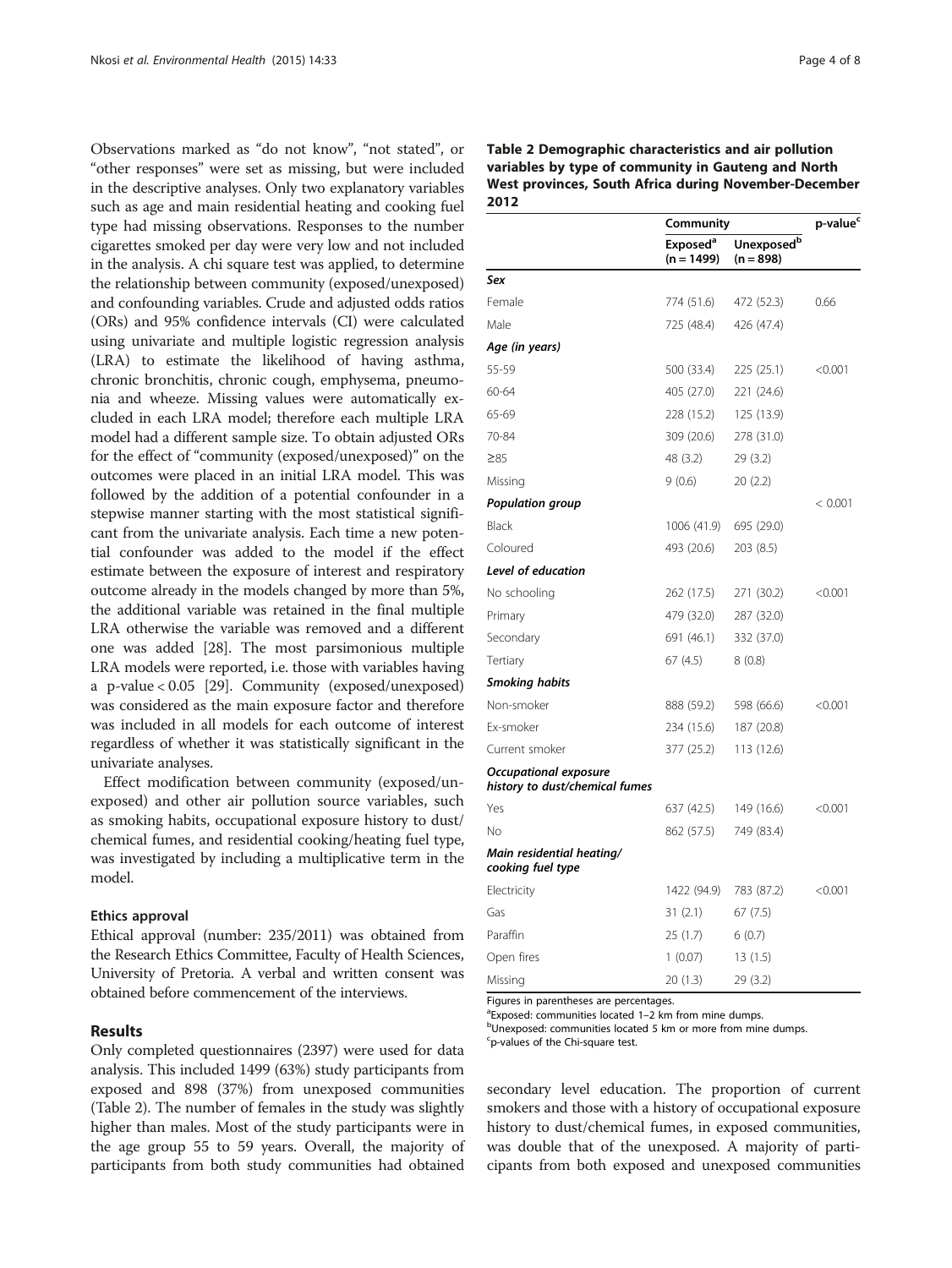reported electricity as the main source of residential fuel for heating/cooking.

The prevalence of asthma (17.3%), chronic bronchitis (13.4%), chronic cough (26.6%), emphysema (5.6%), pneumonia (17.1%) and wheeze (24.7%), in the exposed communities was higher than that of the unexposed communities, where the proportions were 12.1%, 7.5%, 18%, 3.3%, 13.9% and 19.3%, respectively (Figure 2).

The prevalence of asthma, chronic bronchitis, chronic cough, emphysema, pneumonia, and wheeze per each risk factor considered in this study are shown in Additional file [1](#page-6-0): Table S1. Crude and adjusted ORs for all risk factors except the main exposure factor are shown in Additional file [2](#page-6-0): Tables S2 and Additional file [3](#page-6-0): Table S3.

Results from the multiple LRA (Table [3\)](#page-5-0) indicated that living in the exposed communities was significantly associated with asthma (OR = 1.57; 95% CI: 1.20 – 2.05), chronic bronchitis (OR = 1.74; 95% CI: 1.25 – 2.39), chronic cough (OR = 2.02; 95% CI: 1.58 – 2.57), emphysema (OR = 1.75; 95% CI: 1.11 – 2.77), pneumonia (OR = 1.38; 95% CI:  $1.07 - 1.77$  and wheeze (OR = 2.01; 95% CI: 1.73 – 2.54). Sex was not associated with any of the health outcomes considered in this study. The study participants who were in the age group between 70–84 years were at an increased likelihood of having chronic bronchitis (67%), emphysema (81%) and pneumonia (36%). Coloured participants were less like to experience cough (OR = 0.55; 95% CI: 0.42 – 0.71) and wheeze (OR =  $0.54$ ; 95% CI: 0.44 – 0.66) as compared to black. Participants with primary level as their highest education were 50% more likely to have asthma. Having secondary education was associated with chronic bronchitis (OR = 1.45; 95% CI:  $1.01 - 2.22$ ) and wheeze (OR = 1.54; 95% CI: 1.54 – 1.98). Current and ex-smoking significantly increased the likelihood of having chronic cough, wheeze, asthma, emphysema, pneumonia, and were not associated with chronic bronchitis respectively. Occupational exposure history to dust/chemical fumes was significantly associated with chronic bronchitis  $(OR =$ 1.43; 95% CI: 1.07 – 1.91). Using polluting fuels, such as

paraffin or gas for residential cooking/heating had significant detrimental association with chronic cough  $(OR =$ 2.03; 95% CI: 1.13 – 4.78) and pneumonia (OR = 2.40; 95% CI: 1.11 – 5.17) (Additional file [3](#page-6-0): Table S3).

No significant effect modification between community type (exposed/unexposed) and other air pollution source variables was observed (results not shown).

## **Discussion**

This is the first study that investigated the prevalence and risk factors associated with chronic respiratory symptoms and diseases and among elderly people in communities exposed to mine dumps in South Africa. The results of this study suggest that there is a high prevalence of asthma, chronic bronchitis, chronic cough, emphysema, pneumonia and wheeze in the seven exposed communities. Residing in exposed communities, smoking habits, use of paraffin for residential cooking/heating, and having a low level of education emerged as significant risk factors for chronic respiratory symptoms and diseases.

The risk of exposure to particulate matter from mine dumps is well documented by international research studies [\[30](#page-7-0)-[32](#page-7-0)]. An exposure assessment study done in one of the mine dumps in this study showed that the ambient concentration of particulate matter with an aerodynamic diameter less than 10  $\mu$ m (PM<sub>10</sub>) exceeded by far the 24-hour limit set by the South African Department of Environmental Affairs (180 μg.m−<sup>3</sup> ) [[16,](#page-6-0)[33](#page-7-0)]. Residential developments in some communities are a stone throw from the mine dump, resulting in elevated exposure to particulate matter [[34](#page-7-0)]. Therefore, respiratory diseases and symptoms could be aggravated or originated as a result of exposure to dust emanating from mine dumps.

No significant differences were observed between the prevalence of chronic respiratory symptoms and diseases in males and females, and sex was not associated with any of the health outcomes considered in this study. Previous studies have reported that males were at increased risk for respiratory diseases [\[35,36](#page-7-0)]. This difference may

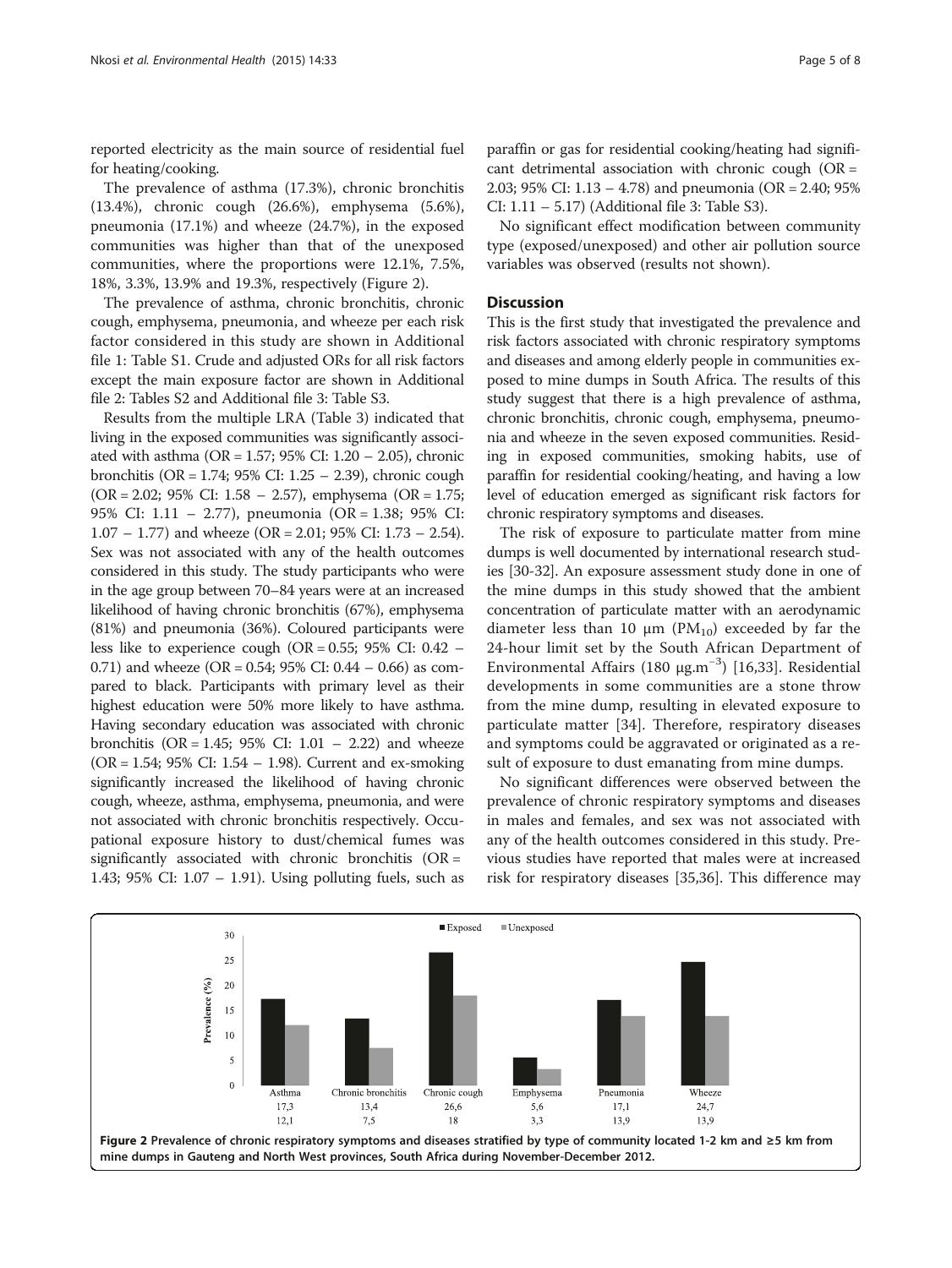<span id="page-5-0"></span>Table 3 Univariate and multivariate analyses of chronic respiratory symptoms/diseases and diseases in all 11-study communities located 1-2 km and ≥5 km\* from mine dumps in Gauteng and North West provinces, South Africa during November-December 2012

| Chronic respiratory symptoms/diseases | Crude OR | (95% CI)        | p-value | <b>Adiusted OR</b> | (95% CI)        | p-value |
|---------------------------------------|----------|-----------------|---------|--------------------|-----------------|---------|
| Asthma <sup>a</sup>                   | .49      | $(1.17 - 1.90)$ | 0.001   | 1.57               | $(1.20 - 2.05)$ | 0.001   |
| Chronic bronchitis <sup>b</sup>       | .92      | $(1.44 - 2.57)$ | < 0.001 | 1.74               | $(1.26 - 2.39)$ | 0.001   |
| Chronic cough <sup>c</sup>            | .77      | $(1.43 - 2.20)$ | < 0.001 | 2.02               | $(1.58 - 2.57)$ | < 0.001 |
| Emphysema <sup>d</sup>                | 1.72     | $(1.12 - 2.63)$ | 0.013   | 1.75               | $(1.11 - 2.77)$ | 0.016   |
| Pneumonia <sup>e</sup>                | .25      | $(1.01 - 1.58)$ | 0.018   | 1.38               | $(1.07 - 1.77)$ | 0.014   |
| Wheeze <sup>t</sup>                   | .96      | $(1.65 - 2.32)$ | < 0.001 | 2.01               | $(1.73 - 2.54)$ | < 0.001 |

\*Communities located ≥5 km (unexposed) from mine dumps used as reference category.<br><sup>a-f:</sup>Models adjusted for sex, age, population group, smoking habits, occupational exposure history to dust/chemical fumes and main reside fuel type.

result from differential occupational exposure rates and smoking between males and females.

Aging is normally associated with an increased risk of respiratory symptoms and diseases [[36,37\]](#page-7-0), this might be attributed to anatomical, physiological and immunological changes that occur in the respiratory system during aging [[38](#page-7-0)]. In this study increase in age was not significantly associated with having chronic respiratory symptoms and diseases, survivor effect could be a possible explanation for these observations. A research study conducted in South Africa showed being coloured was associated with the presence chronic lung diseases among the elderly people [\[39\]](#page-7-0). However, in this study a significant protective effect was observed. Primary and secondary education levels were significant risk factors for respiratory symptoms and diseases. Lower education levels are known to be linked to low socio-economic status and have been identified as a risk factor for respiratory symptoms and diseases [[40](#page-7-0)]. A national household survey conducted in South Africa reported higher education level as a protective factor for respiratory diseases [\[41](#page-7-0)]. The findings of this study support this association.

Association of smoking habits with respiratory diseases and symptoms is not novel [\[42-44\]](#page-7-0). Current and exsmoking was significantly associated with chronic cough, wheeze, asthma, emphysema and pneumonia. Ex-smokers were at a higher risk than current smokers of having the latter. Being diagnosed as having chronic respiratory symptoms and disease might be the reason why respondents stopped smoking. Another possibility might have been advice from doctors, as it has been shown that physician's advice could contribute to smoking cessation [[45\]](#page-7-0).

The respiratory system is susceptible to harm from occupational exposures due to direct contact with the ambient environment, and inhalation of possible toxic substances [\[46](#page-7-0)]. Occupational exposure history to dust/ chemicals was not associated with respiratory diseases or symptoms. The findings of this study are in contrast to those of other research studies in this respect [\[47-49](#page-7-0)]. Domestic use of paraffin or gas appliances has been associated with respiratory symptoms and diseases in children, less consistently with adults and elderly people [[50,51\]](#page-7-0). In this study domestic use of paraffin and gas was associated with an increased risk of respiratory symptoms and diseases, possibly caused by oxides of nitrogen or carbon monoxide generated when gas or paraffin is burned [[51](#page-7-0)].

This study has some limitations inherent to crosssectional epidemiological designs. Firstly, the study cannot provide any evidence of causality. Secondly, no quantitative air pollution exposure assessment was conducted. Thirdly, we relied on doctor diagnosed respiratory diseases, which, although specific, can cause an underestimation of disease prevalence. Therefore it is assumed that several individuals with respiratory diseases were missed due to restrictive definitions employed in this study, as a result of poor access to health care facilities associated with black poor communities [\[52\]](#page-7-0). The possibility of estimating falsely low prevalence figures cannot be ignored. However, the observed high prevalence of respiratory diseases in exposed communities cannot only be attributed to a strict definition used, but to a complex interaction of social, economic, and behavioral factors such as air pollution, under-nutrition, poor access to healthcare, or life-style behaviors [[53,54](#page-7-0)]. Fourthly, the interviewer error might have occurred in the translation of the questions to the local language during the interview of some study participants who did not understand English. Fifthly, unwillingness of the respondents to provide honest answers or giving socially desirable responses should be taken into account in the interpretation of the results. Sixthly, no lung function tests and/or spirometry, were conducted during the study. Lastly, the differential participation rate between exposed and unexposed communities is of concern and may well have introduced response bias, which is likely to overestimate the prevalence estimates derived from our crosssectional study and also bias the association in either direction.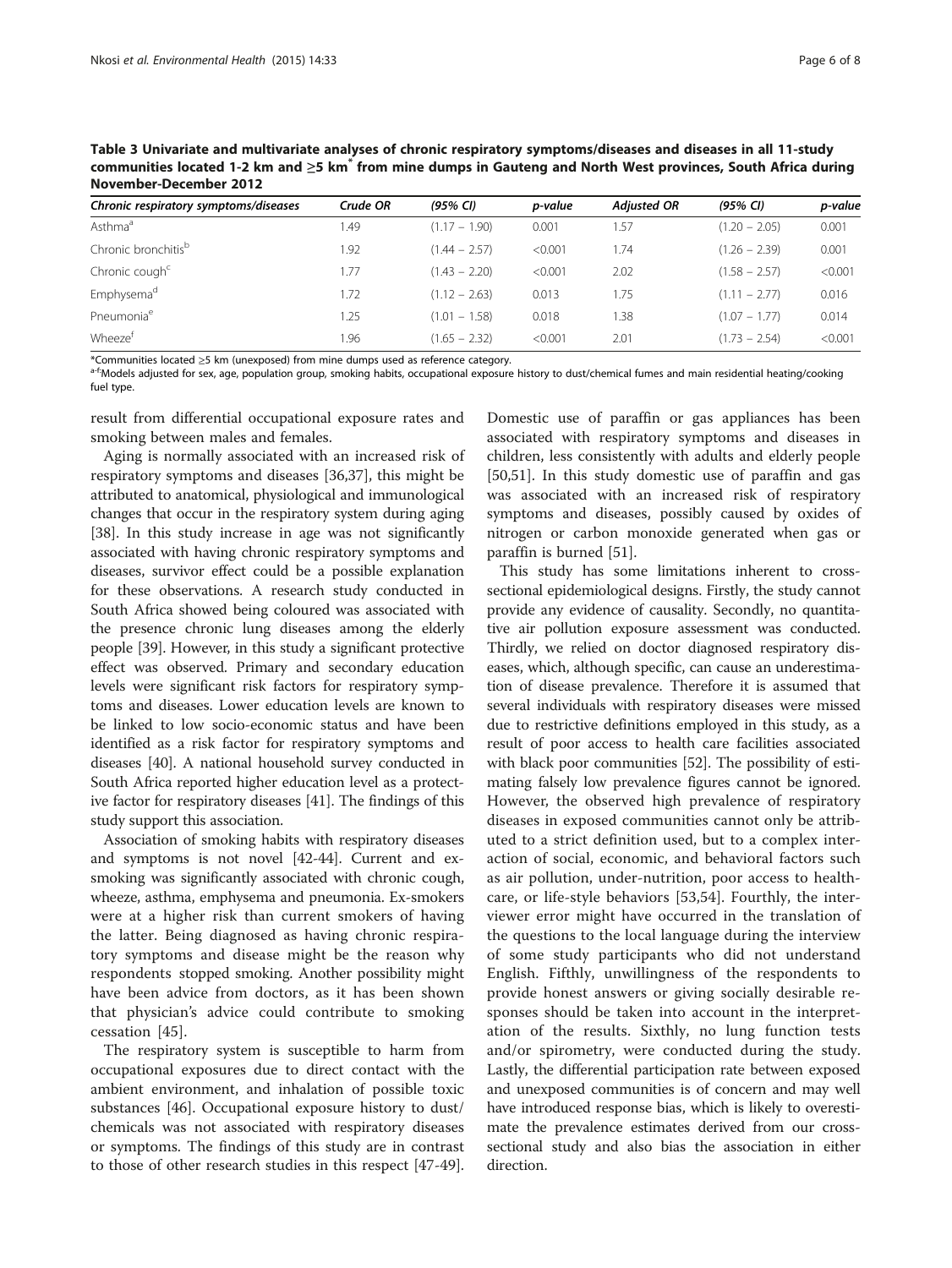<span id="page-6-0"></span>An advantage of this study is that 10% of the study participants were interviewed twice, with 96% repeatability observed.

#### Conclusion

The study findings suggest that there is a high prevalence chronic respiratory symptoms and diseases among the elderly in communities located near mine dumps. The significant risk factors are proximity to mine dump, smoking habits, low level of education and domestic use of gas or paraffin.

# Additional files

[Additional file 1: Table S1.](http://www.ehjournal.net/content/supplementary/s12940-015-0018-7-s1.docx) Prevalence of chronic respiratory symptoms and diseases in relation to independent variables in all 11-study communities located 1-2 km and ≥5 km from mine dumps in Gauteng and North West provinces, South Africa during November-December 2012.

[Additional file 2: Table S2.](http://www.ehjournal.net/content/supplementary/s12940-015-0018-7-s2.docx) Crude odds ratios with 95% confidence intervals of chronic respiratory symptoms and diseases in all 11-study communities located 1-2 km and ≥ 5km from mine dumps in Gauteng and North West provinces, South Africa during November-December 2012.

[Additional file 3: Table S3.](http://www.ehjournal.net/content/supplementary/s12940-015-0018-7-s3.docx) Adjusted odds ratios with 95% confidence intervals of chronic respiratory symptoms and diseases in all 11-study communities located 1-2 km and ≥5 km from mine dumps in Gauteng and North West provinces, South Africa during November-December 2012.

#### Abbreviations

CI: Confidence intervals; MLRA: Multilevel logistic regression analysis; AGA: Anglo gold ashanti; CGR: Crown gold recoveries; DRD: Durban roodepoort deep; ERPM: East rand proprietary mines; SSA: Statistics South Africa; NRF – DAAD: National research fund – deutscher akademischer austausch dienst.

#### Competing interest

The authors declare that they have no competing interests.

#### Authors' contributions

VN and KV participated in the design of the study, data collection, statistical analysis and interpretation of the results, drafted and critically revised the manuscript. JW participated in the statistical analysis and interpretation of the results, drafted and critically revised the manuscript. All authors have read and approved the final manuscript.

#### Acknowledgements

We thank everybody who participated in the questionnaire interviews, Mr. Moses Kebalepile and all the fieldworkers who assisted in data collection, the data technicians for the data capturing, Statistics South Africa (SSA) for providing the population sizes of elderly people in each study community, and lastly Professor Cheryl McCrindle for language editing.

#### Funding

This study was funded by the Mine Health Safety Council (MHSC) and National Research Fund – Deutscher Akademischer Austausch Dienst (NRF - DAAD) and the University of Pretoria (UP).

#### Received: 19 July 2014 Accepted: 19 March 2015 Published online: 03 April 2015

#### References

1. Lozano R, Naghavi M, Foreman K, Lim S, Aboyans V, Abraham J, et al. Global and regional mortality from 235 causes of death for 20 age groups in 1990

and 2010: a systematic analysis for the Global Burden of Disease Study 2010. Lancet. 2012;380(9859):2095–128.

- 2. Boutayeb A, Boutayeb S. The burden of non communicable diseases in developing countries. Int J Equity Health. 2005;4(2):1–8.
- 3. Aït-Khaled N, Enarson D, Bousquet J. Chronic respiratory diseases in developing countries: the burden and strategies for prevention and management. Bull World Health Organ. 2001;79(10):971–9.
- 4. Al Saadi MM. Air pollution and respiratory health: An evolving epidemic. Pakistan J Med Sci. 2010;26(1):239–43.
- 5. Arbex MA, Santos Ude P, Martins LC, Saldiva PHN, Pereira LAA, Braga ALF. Air pollution and the respiratory system. J Bras Pneumol. 2012;38(5):643–55.
- 6. Bell ML, Zanobetti A, Dominici F. Evidence on vulnerability and susceptibility to health risks associated with short-term exposure to particulate matter: a systematic review and meta-analysis. Am J Epidemiol. 2013;178(6):865–76.
- 7. Ko FWS, Lai CKW, Woo J, Ho SC, Ho CWM, Goggins W, et al. 12-year change in prevalence of respiratory symptoms in elderly Chinese living in Hong Kong. Respir Med. 2006;100(9):1598–607.
- 8. Joubert J, Bradshawb D (Eds): Chronic disease lifestyle in South Africa: 1995–2005. South African Medical Research Council 2006;1:204–219, Techical report
- 9. Han MK, Postma D, Mannino DM, Giardino ND, Buist S, Curtis JL, et al. Gender and chronic obstructive pulmonary disease: why it matters. Am J Respir Crit Care Med. 2007;176(12):1179–84.
- 10. World Health Oragnisation. Review of Evidence on Health Aspects of Air Pollution – REVIHAAP Project. 2013. Techinical report.
- 11. Forey BA, Thornton AJ, Lee PN. Systematic review with meta-analysis of the epidemiological evidence relating smoking to COPD, chronic bronchitis and emphysema. BMC Pulm Med. 2011;11(36):1–61.
- 12. Omland O, Würtz ET, Aasen TB, Blanc P, Brisman JB, Miller MR, et al. Occupational chronic obstructive pulmonary disease: a systematic literature review. Scand J Work Environ Health. 2014;40(1):19–35.
- 13. Torres-Duque C, Maldonado D, Pérez-Padilla R, Ezzati M, Viegi G. Biomass fuels and respiratory diseases: a review of the evidence. Proc Am Thorac Soc. 2008;5(5):577–90.
- 14. Nriagu J, Robins T, Gary L, Liggans G, Davila R, Supuwood K, et al. Prevalence of asthma and respiratory symptoms in south-central Durban. South Africa Eur J Epidemiol. 1999;15(8):747–55.
- 15. Wichmann J, Wolvaardt JE, Maritz C, Voyi KVV. Household conditions, eczema symptoms and rhinitis symptoms: relationship with wheeze and severe wheeze in adolescents living in the Polokwane area, South Africa. J Asthma. 2007;44(8):659–66.
- 16. Ojelede ME, Annegarn HJ, Kneen MA. Evaluation of aeolian emissions from gold mine tailings on the Witwatersrand. Aeolian Res. 2012;3(4):477–86.
- 17. Stovern M, Felix O, Csavina J, Rine KP, Russell MR, Jones RM, et al. Simulation of windblown dust transport from a mine tailings impoundment using a computational fluid dynamics model. Aeolian Res. 2014;14(1):1–10.
- 18. Wright CY, Matooane M, Oosthuizen MA, Phala N. Risk perceptions of dust and its impacts among communities living in a mining area of the Witwatersrand. South Africa Clean Air J. 2014;24(1):22–7.
- 19. Hu H, Shine J, Wright O. Waste : The Challenge Posed to Children's Health by Mixtures of Toxic Waste: The Tar Creek Superfund Site as a Case-Study. Pediatr Clin N Am. 2008;54(1):1–19.
- 20. Meza-Figueroa D, Maier RM, de la O-Villanueva M, Gómez-Alvarez A, Moreno-Zazueta A, Rivera J, et al. The impact of unconfined mine tailings in residential areas from a mining town in a semi-arid environment: Nacozari, Sonora, Mexico. Chemosphere. 2009;77(1):140–7.
- 21. Moreno ME, Acosta-Saavedra LC, Meza-Figueroa D, Vera E, Cebrian ME, Ostrosky-Wegman P, et al. Biomonitoring of metal in children living in a mine tailings zone in Southern Mexico: A pilot study. Int J Hyg Environ Health. 2010;213(4):252–8.
- 22. Wang X, Yano E, Nonaka K, Wang M, Wang Z. Respiratory impairments due to dust exposure: a comparative study among workers exposed to silica, asbestos, and coal mine dust. Am J Ind Med. 1997;31(5):495–502.
- 23. About dust-test and storms. [\[http://www.bom.gov.au/nsw/sevwx/facts/dust.](http://www.bom.gov.au/nsw/sevwx/facts/dust.shtml) [shtml\]](http://www.bom.gov.au/nsw/sevwx/facts/dust.shtml)
- 24. Brunekreef B, Holgate ST. Air pollution and health. Lancet. 2002;360(9341):1233–42.
- 25. Chen H, Goldberg MS, Villeneuve PJ. A systematic review of the relation between long-term exposure to ambient air pollution and chronic diseases. Rev Environ Health. 2008;23(4):243–97.